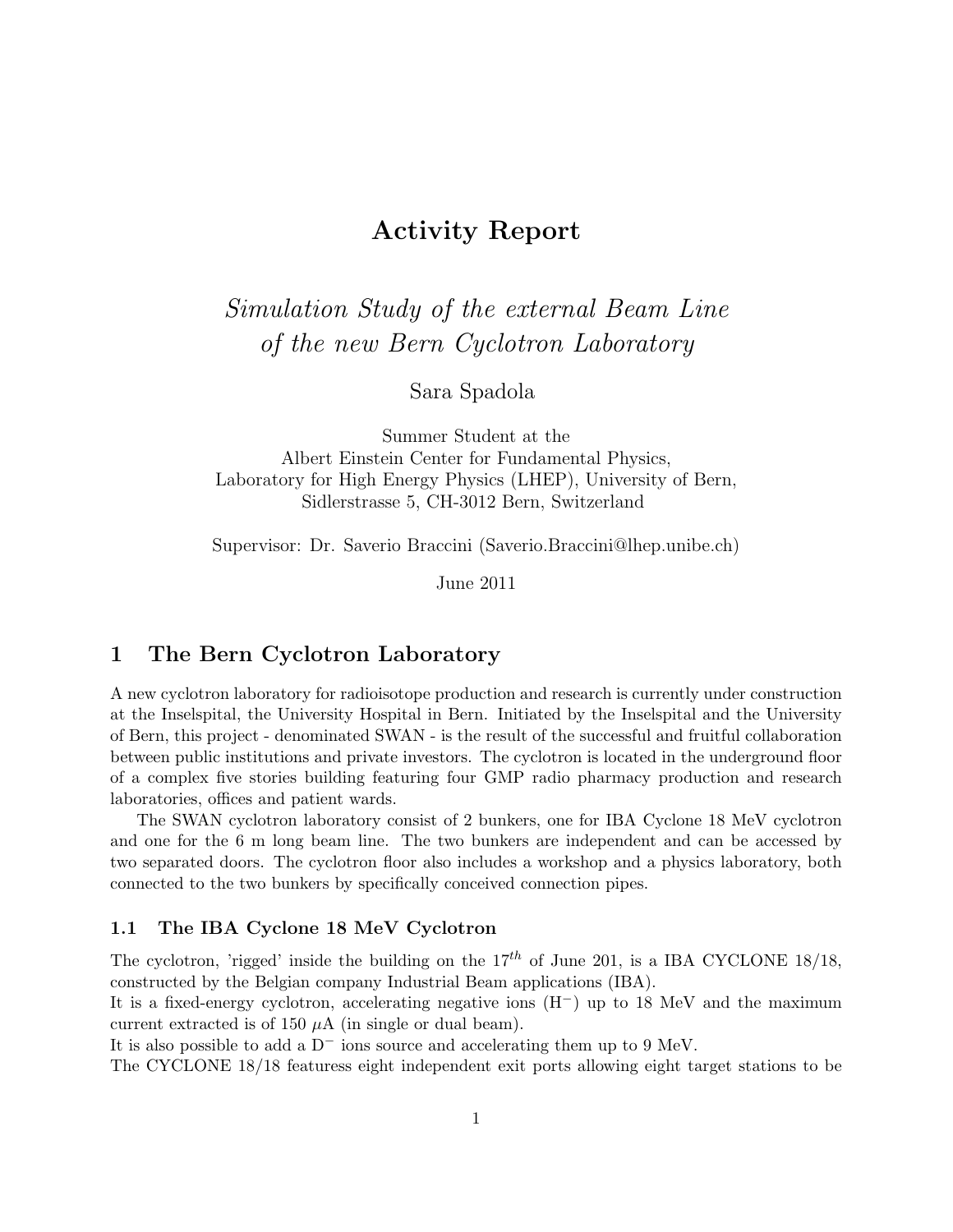simultaneously mounted on the cyclotron and it will be equipped with 7 targets and 1 external beam line.

The CYCLONE 18/18 is designed for negative ion acceleration, which are produced at the centre of the machine by two internal cold cathode Penning Ion Gauge sources, in this case both producing Hydrogen (H−) ions.

The extraction of the accelerated ions in the cyclotron is done by stripping of their electrons, thus changing their charge and bending in the magnetic field. This is done by passing the beam through a thin carbon foil (carbon stripper) which allows extraction of more than 99.9% of the accelerated beam.

Negative ions also allow the simultaneous production of two beams, and then, the production of two different radioisotopes at the same time or the extensive production of highly demanded radioisotope on two identical targets.



Figure 1: The IBA 18 MeV Cyclotron, equipped with a short Beam Transport Line (Courtesy IBA).

#### 1.2 The external Beam Line

The eight exit ports located in a horizontal mid-plan all around the cyclotron give the possibility of installing an external transport beam line.

To pass from the cyclotron bunker into the research bunker, a beam-line with a length of about 6  $m$ is needed.

The beam transport line (BTL) has the following characteristics:

- 1. beam line (length 6503 mm) fixed on a support;
- 2. a beam pipe of internal diameter of 100  $mm$  and 110  $mm$  of external diameter;
- 3. two quadrupole doublets mounted on the beam line (maximum field of 3 kG);
- 4. an oil diffusion pump (ODP), primary pump and vacuum valves;
- 5. collimators ;
- 6. steering magnet;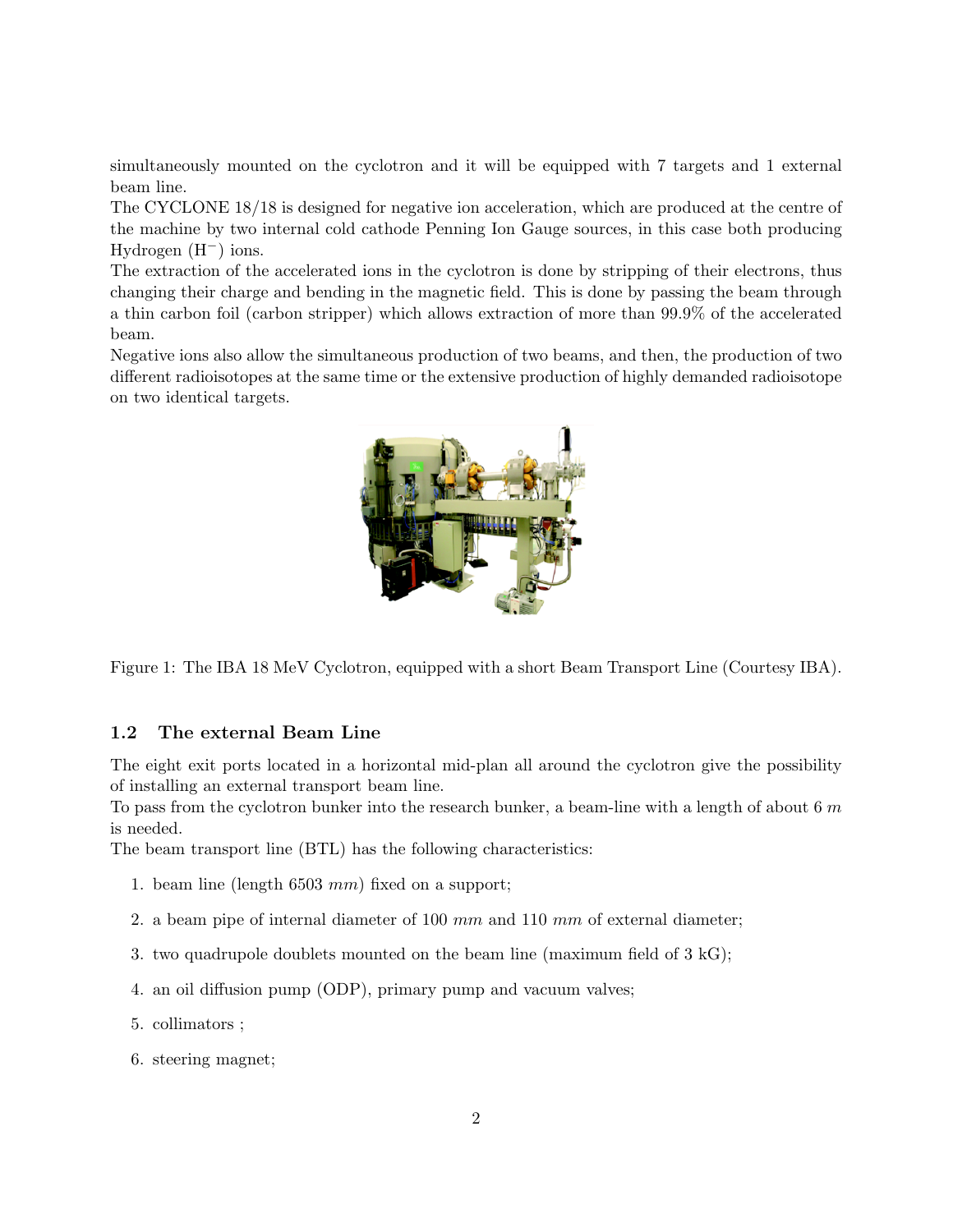

Figure 2: Scheme of the cyclotron and the external beam transport line (Courtesy IBA).

7. complete control, cooling, air-water manifold and power-supplies.

In Bern SWAN cyclotron laboratory the beam line is connected to the out port number 4. The beam line is used to transport the beam to the target vault (Fig. 2) for research purposes.

## 2 Design calculations

For isotope production, a beam with a beam spot of with a diameter of 10 mm or 5 mm is needed, having a waist on the target.

Provided by IBA are two settings for the quadrupoles, calculated with the TRANSPORT software from PSI for C18/18 cyclotron, BERN-SWAN project.

The quadrupole settings (pole tip field and polarity) are optimized in order to provide:

- 1. the beam size on target of 10 mm or 5 mm;
- 2. the beam at waist in both direction on the target;
- 3. the magnetic field which is the smallest to reduce power consumption.

The quadrupole setting to get a beam spot diameter on target of 10  $mm$  is reported in table 1 while the one for a beam spot diameter on target of 5 mm is in table 2.

The smallest beam size that can be obtained is limited by the magnetic field that can be reached within the quadrupole  $(3 kG)$  and the beam envelope size  $( $35 \, mm$ ); the 5 mm dimension is already$ close to that limit.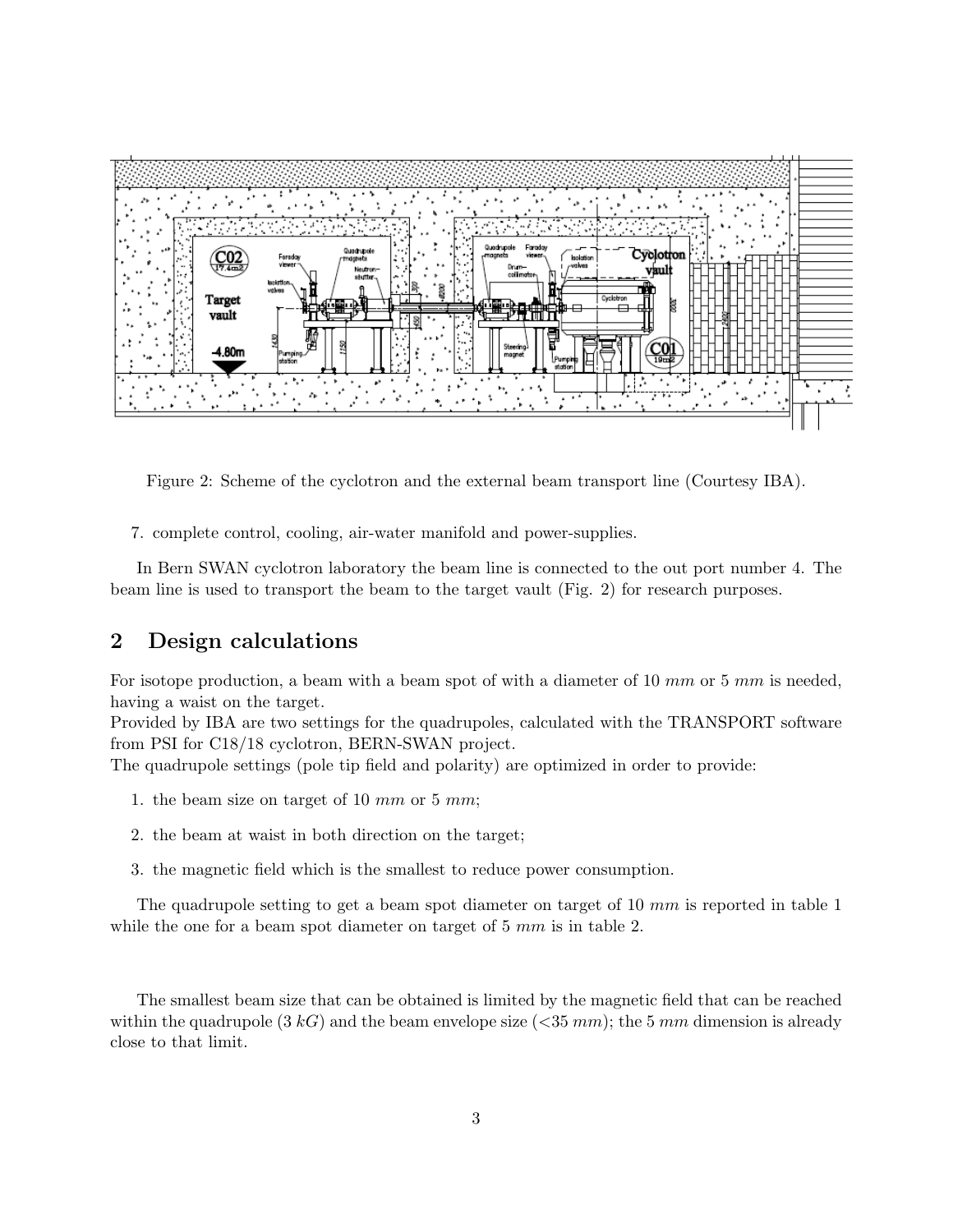| first doublet  | H quadrupole<br>V quadrupole $-2,055$ kG | $2,027$ kG                  |
|----------------|------------------------------------------|-----------------------------|
| second doublet | H quadrupole<br>V quadrupole             | $0.976\;kG$<br>$-0.464\;kG$ |

Table 1: Data of the quadrupole setting to get a beam spot diameter on target of 10 mm.

Table 2: Data of the quadrupole setting to get a beam spot diameter on target of 5 mm.

| first doublet  | H quadrupole<br>V quadrupole             | $1,837\;kG$<br>$-2,010\;kG$ |
|----------------|------------------------------------------|-----------------------------|
| second doublet | H quadrupole<br>V quadrupole $-2,610 kG$ | 2,268 kG                    |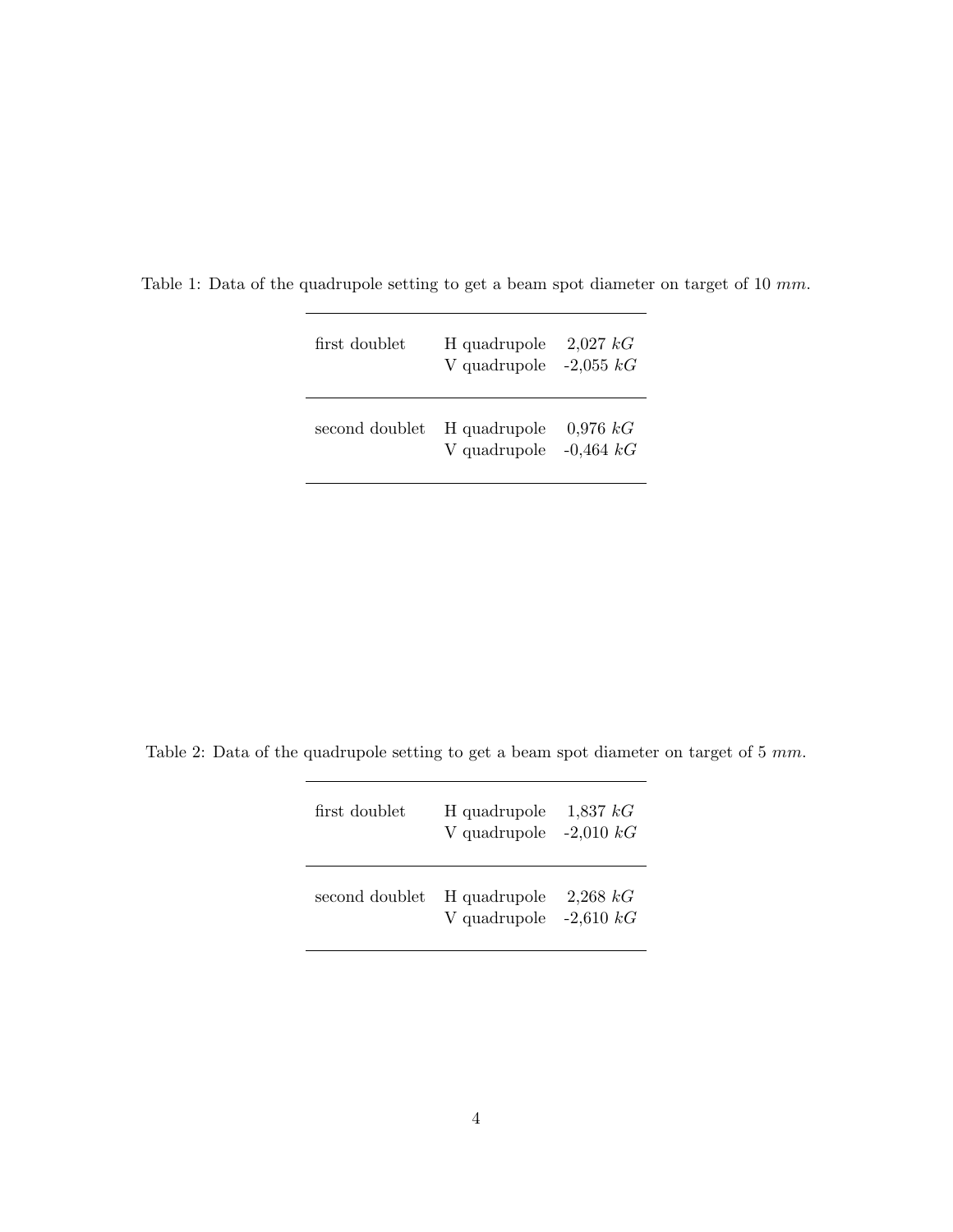## 3 Calculations of the tunes using BeamLineSimulator

A study of the tunes using the Beamline Simulator Software is presented here.

### 3.1 The BeamlineSimulator Software

Beamline Simulator Software, by Kurt Dehnel and Morgan Dehnel, is a real-time simulator for industrial beam transport systems; it can mimic a broad range of beam transport system such as those used in radioisotope production.

The main features of the program are:

- 1. real time tuning capabilities;
- 2. the simulation of multi-particle beams of up to 10 000 particles;
- 3. the simulation of beam envelopes;

Beamline Simulator it's a first order modeling code ideal for quickly determining new beamline tunes.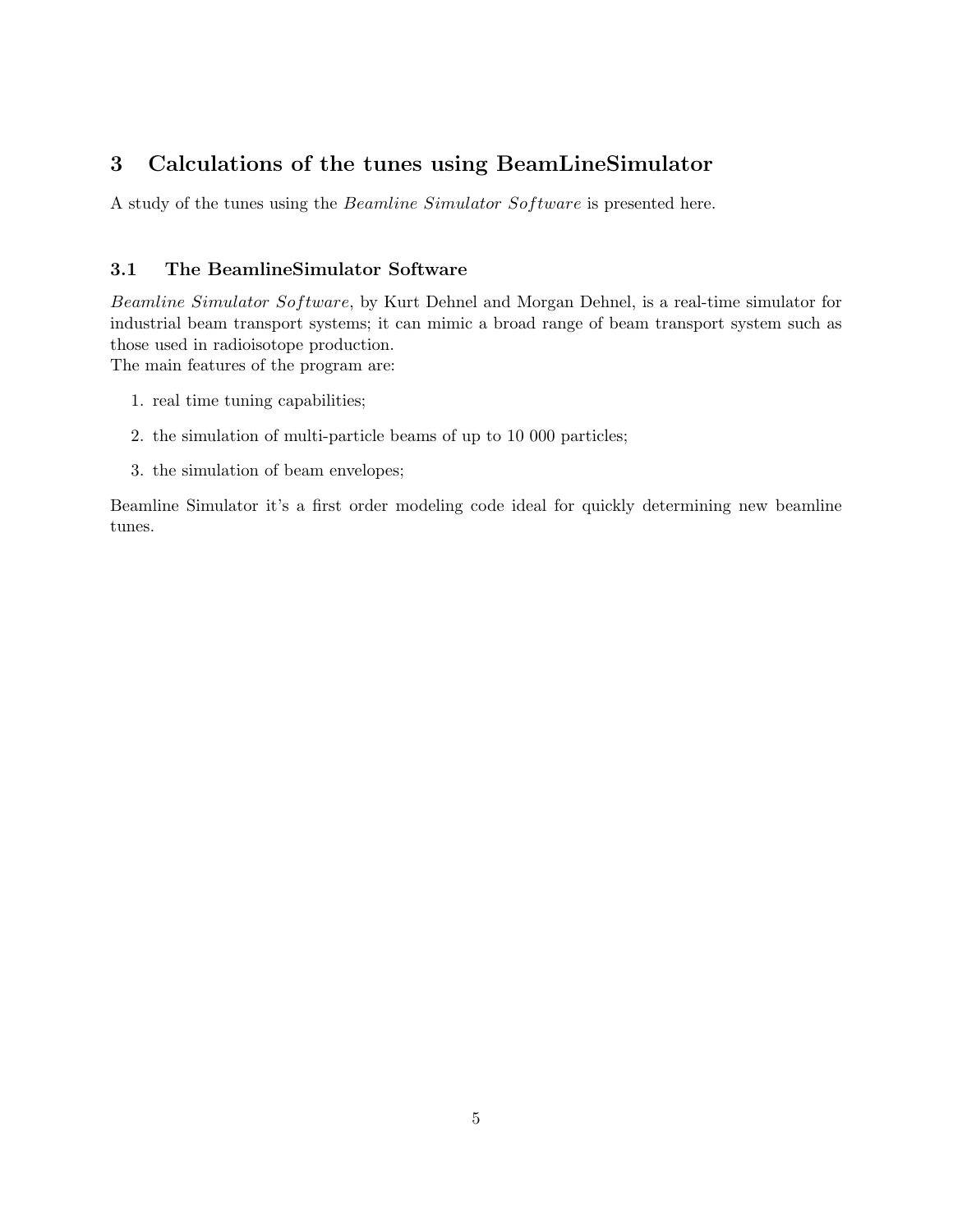#### 3.2 Simulation of the beam line

The first step consist in defining the beam source with the following input data:

- 1. Energy  $= 18$  MeV;
- 2. Mass =  $938.23$  MeV;
- 3. charge  $= 1q$ ;
- 4. beam  $\sigma$  matrix (emittance) and half size.

The output beam emittance of the C18/18 in not available and, as suggested by IBA, the emittance of the C30 cyclotron was used. It should represent a good approximation. The initial beam  $\sigma$  matrix is

$$
\left(\begin{array}{cccccc} 81 & 0.06624 & 0 & 0 & 0 \\ 0.06624 & 6.4\cdot 10^{-5} & 0 & 0 & 0 \\ 0 & 0 & 7.29 & 0 & 0 \\ 0 & 0 & 0 & 3.969\cdot 10^{-5} & 0 \\ 0 & 0 & 0 & 0 & 3.41\cdot 10^{-6} \end{array}\right)
$$

In this case the  $\sigma_{12}$  element of the matrix is no zero because the initial beam has a waist only on y but not on  $x$  (Fig.3).



Figure 3: X vs X' plot of the initial beam.

Since

$$
r_{12} = \frac{\sigma_{12}}{\sqrt{\sigma_{11}\sigma_{22}}}
$$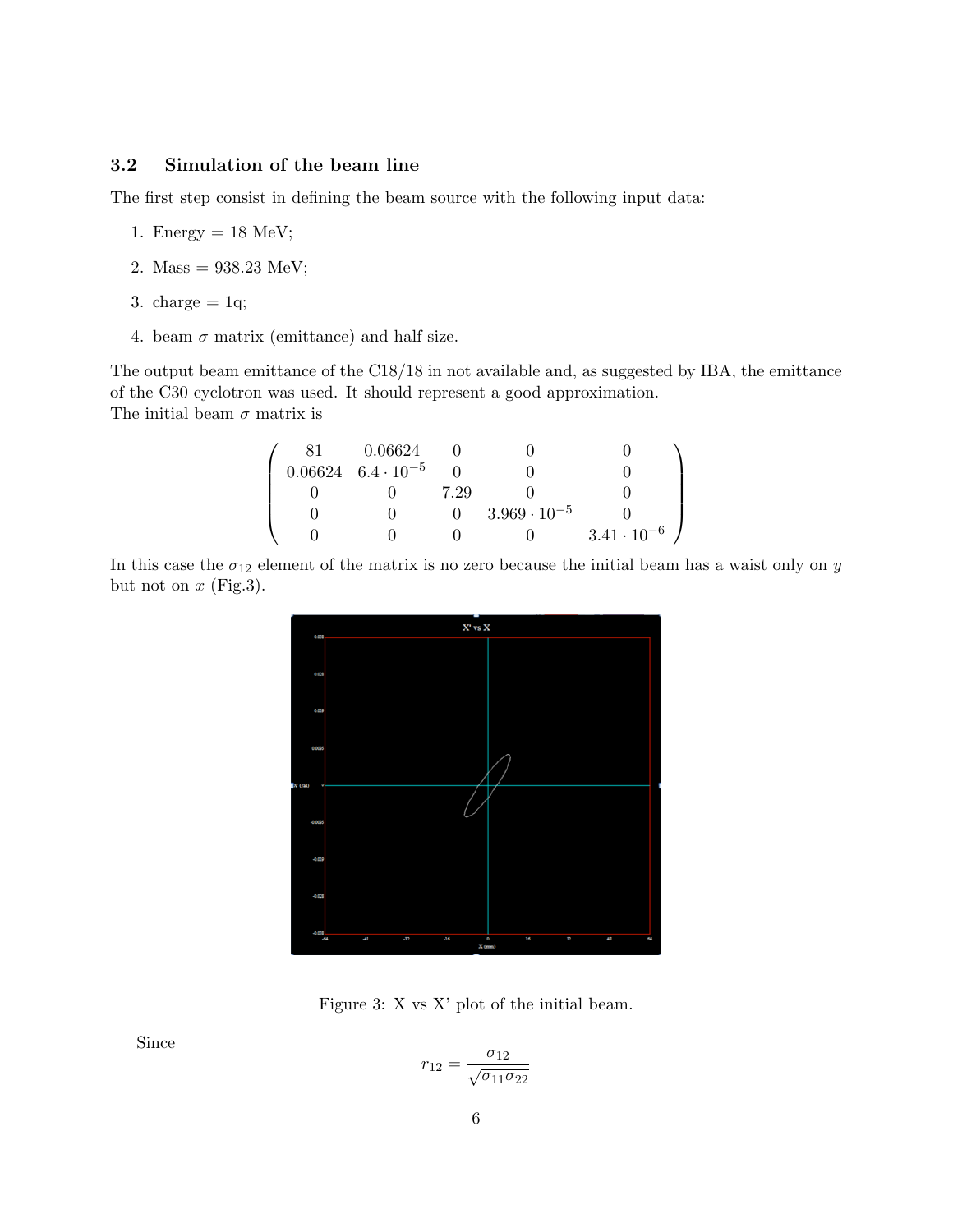where  $r_{12}$  describes the inclination of the ellipse and is equal 0.92, we obtain that  $\sigma_{12}$  is equal to 0.06624.

The following step is the setting of the drifts length and the quadrupole parameters.

The beam envelope, in the horizontal plane and in the vertical plane, obtained running the simulation for both the configuration are reported in fig. 4 and fig.5.



Figure 4: Beam envelope (simulated with Beamline Simulator Software) in the horizontal plane and in the vertical plane for the circular beam spot diameter of 10 mm.

The maximum beam size calculated with Transport for both tunes is  $35 \, mm$ , while we find that the beam envelope maximum size is less the  $12 \, mm$  on the vertical plane and less then  $23 \, mm$  on the horizontal plane. This is probably due to the differences in the programs used for the simulation and also the fact that in Transport is was considered the 99% of the beam inside the envelope while we consider the 95%.

Nevertheless for both configurations, we find a good agreement between our simulations and Trnsport results as it is possible to note from the data tables 3 and 4.

Table 3: Radius along x and y of the beam spot on target of 10 mm from IBA results and from our simulation.

|                           | Transport results $(mm)$ Our results $(mm)$ |        |
|---------------------------|---------------------------------------------|--------|
| $\mathfrak{n}_x$          | 5.0                                         | 5.0002 |
| $\mathbf{K}_{\mathbf{u}}$ | 5.0                                         | 4.9980 |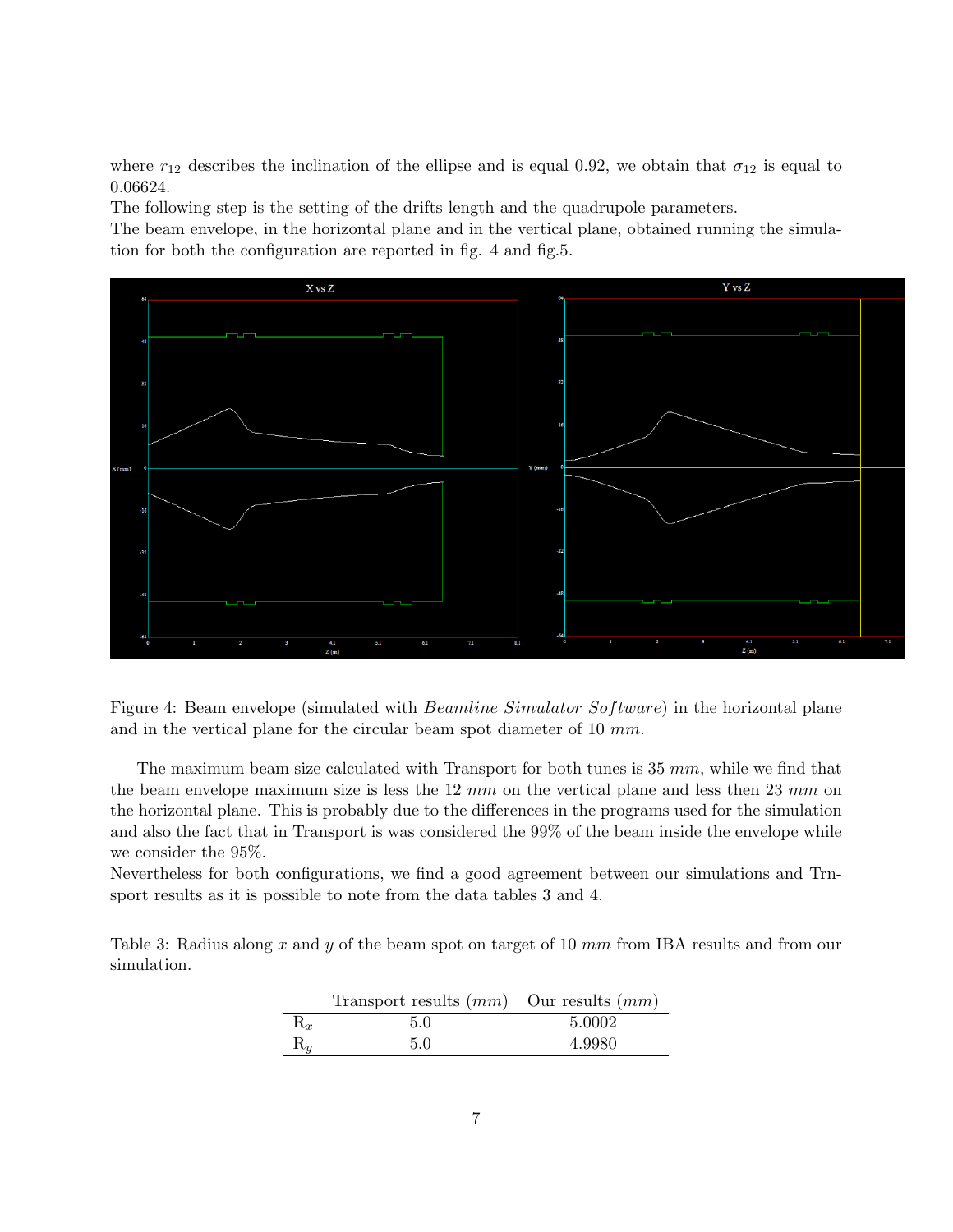

Figure 5: Beam envelope (simulated with Beamline Simulator Software) in the horizontal plane and in the vertical plane for the circular beam spot diameter of  $5 \ mm$ .

Table 4: Radius along  $x$  and  $y$  of the beam spot on target of 5  $mm$  from IBA results and from our simulation.

|                | Transport results $(mm)$ Our results $(mm)$ |        |
|----------------|---------------------------------------------|--------|
|                | 2.5                                         | 2.5039 |
| $\mathrm{R}_u$ | 2.5                                         | 2.5008 |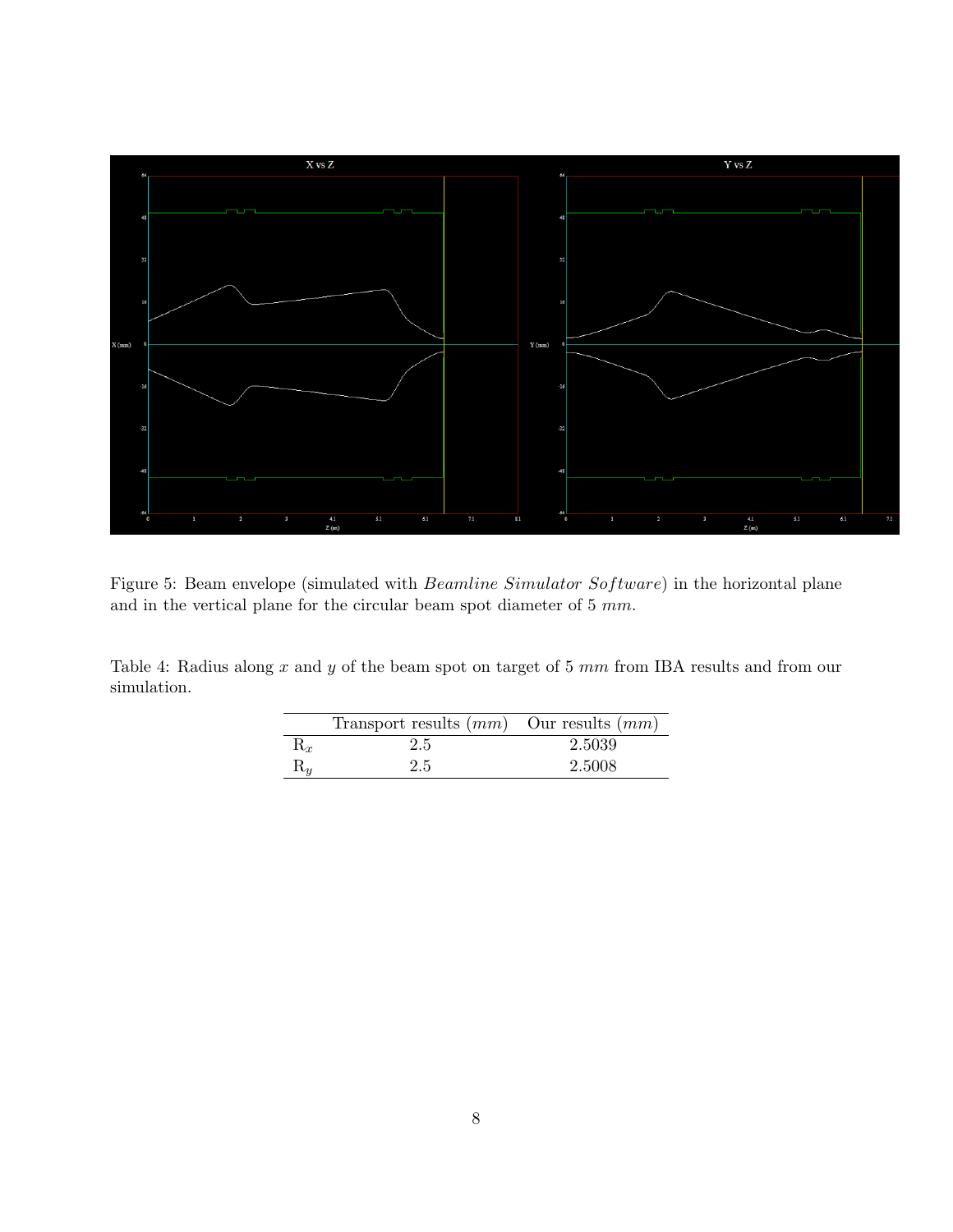## 4 Robustness

In order to check the robustness of the tunes, changes of the beam envelopment have been studied as a function of the beam line parameters such as quadrupole fields, quadrupole doublet' position along the line and initial misalignment of the beam.

#### 4.1 Shifts of quadrupole doublets

We simulated the effects of a possible wrong positioning of the quadrupole along the beam line.



Figure 6: Dependence of  $R_x$  (red plot) and  $R_y$  (green plot) from a  $\Delta L$  shift of the first quadrupole doublet.

In figure 8 is plotted in red the x radius  $(R_x)$  and in green y radius  $(R_y)$  of the beam spot at target as a function of the shift ∆L of the first doublet; the same plot for the second doublet is reported in Fig.9.

The beam envelope on the xy plane shows a good stability; along both the axis the changes in the spot radius are less than 0.05 mm for a maximum shift  $\Delta L$  of 2 cm.

According to the position of the magnets in the order of a few  $mm$ , a good robustness is guaranteed. As the precision of the mechanical mounting is 1 mm, no problems are to be expected.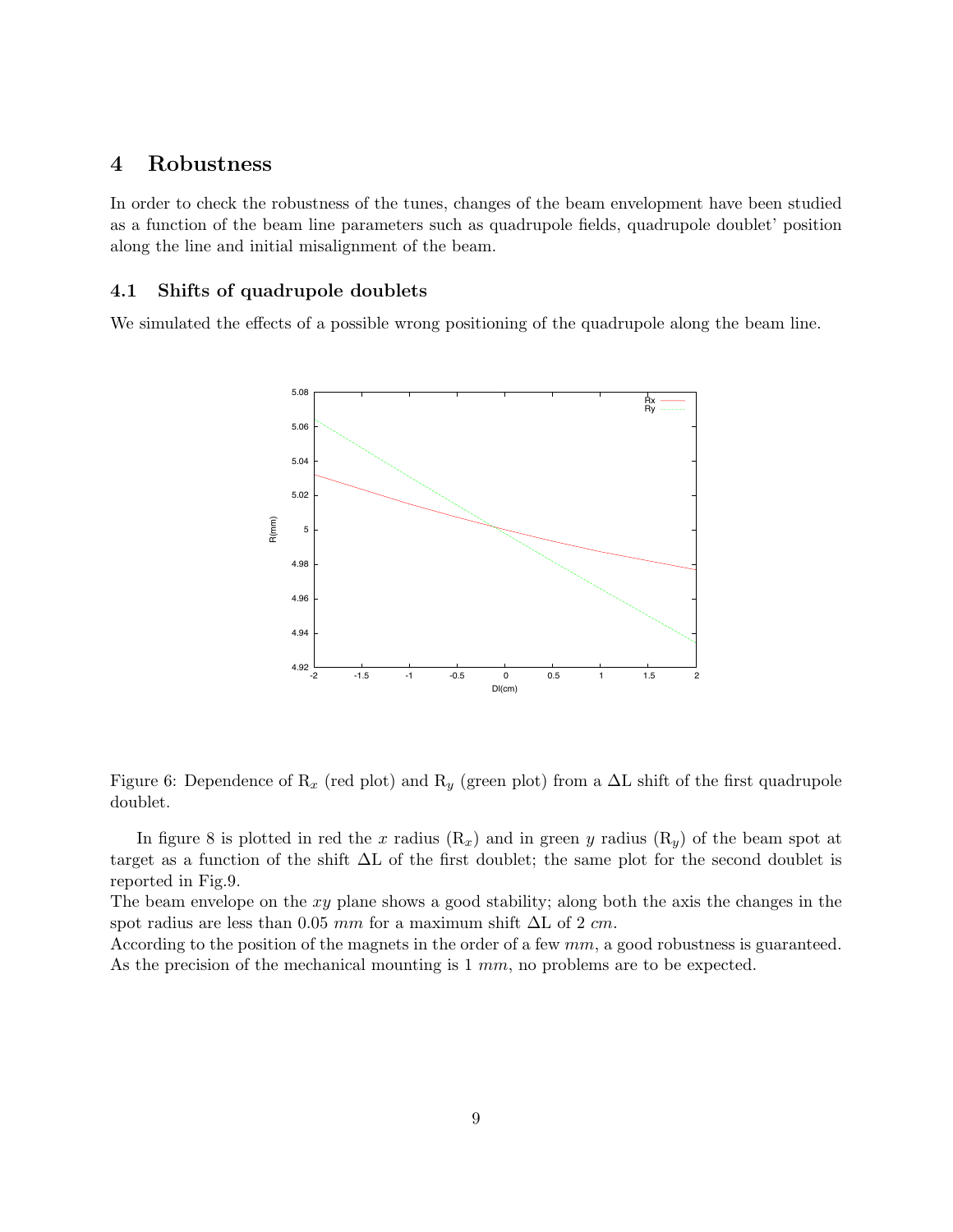

Figure 7: Dependence of  $\mathcal{R}_x$  (red plot) and  $\mathcal{R}_y$  (green plot) from a  $\Delta\mathcal{L}$  shift of the second quadrupole doublet.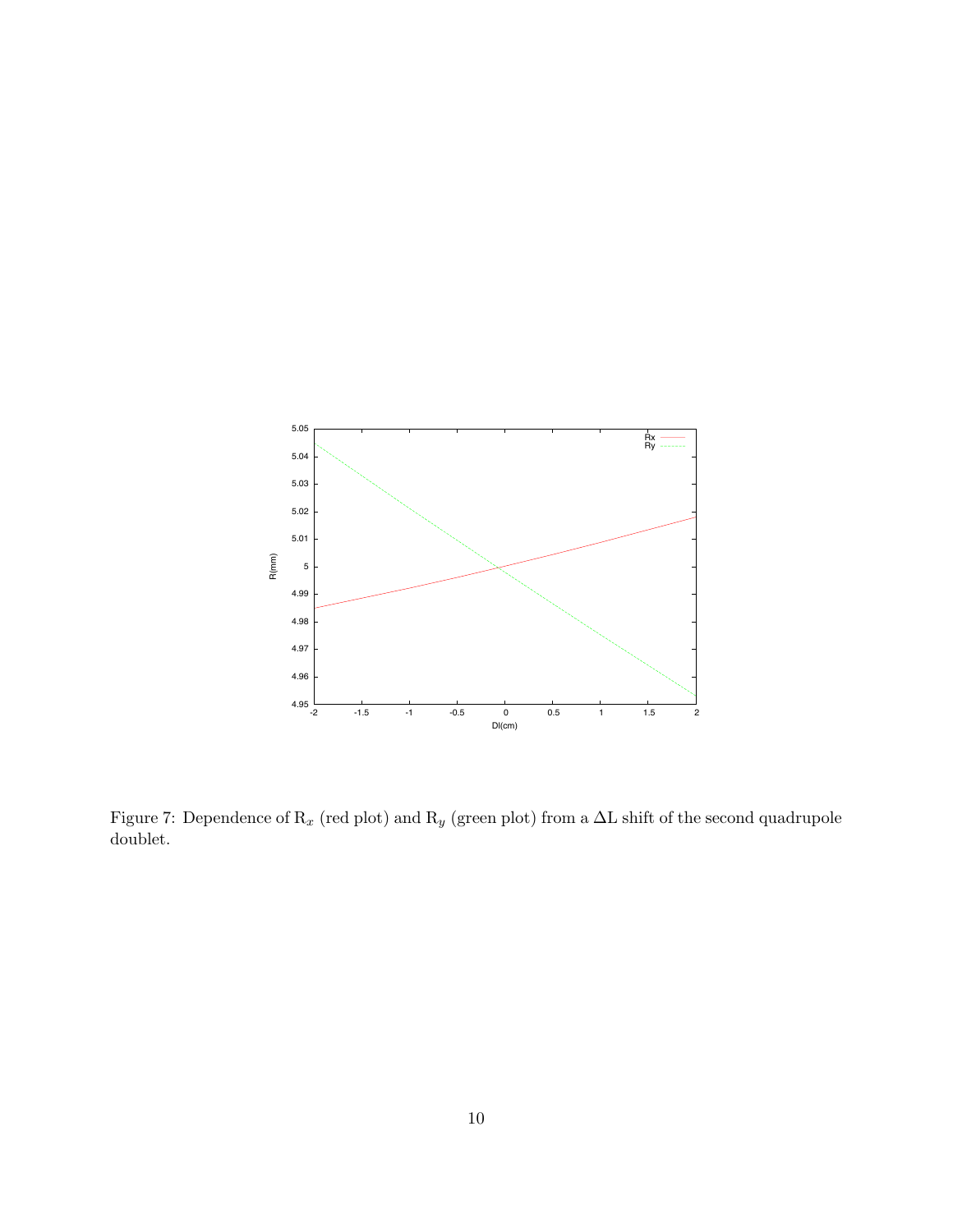#### 4.2 Variations of the quadrupoles magnetic field

We've changed the setting of the magnetic fields of each quadrupole individually till a maximum offset of 40 G.

The plot related to the horizontal focusing quadrupole of the first doublet is reported in Fig.8 while the plot for the vertical focusing one is in Fig.9.

The results of the calculations show, that changes in the vertical magnetic field have a bigger influence than changes in the horizontal field.

Still, the maximum shift of the beam spot is less than  $1 \, mm$  both along x (red plot) and y (green plot).



Figure 8:  $R_x$  (red plot) and  $R_y$  (green plot) as a function of the magnetic field of the first horizontal focusing quadrupole (HQ1).

In Fig. 10 and 11 is plotted in red the  $x$  and in green the  $y$  beam spot radius as a function of the magnetic field of the second doublet quadrupoles.

Due to the shorter flight-length after the second magnet, the effects of magnetic field variations are much smaller than for the first magnet, the variations introduce only an offset of 0.3 mm for the beam spot.

In table 5 the maximum variation for the beam spot due to each of the quadrupoles are reported.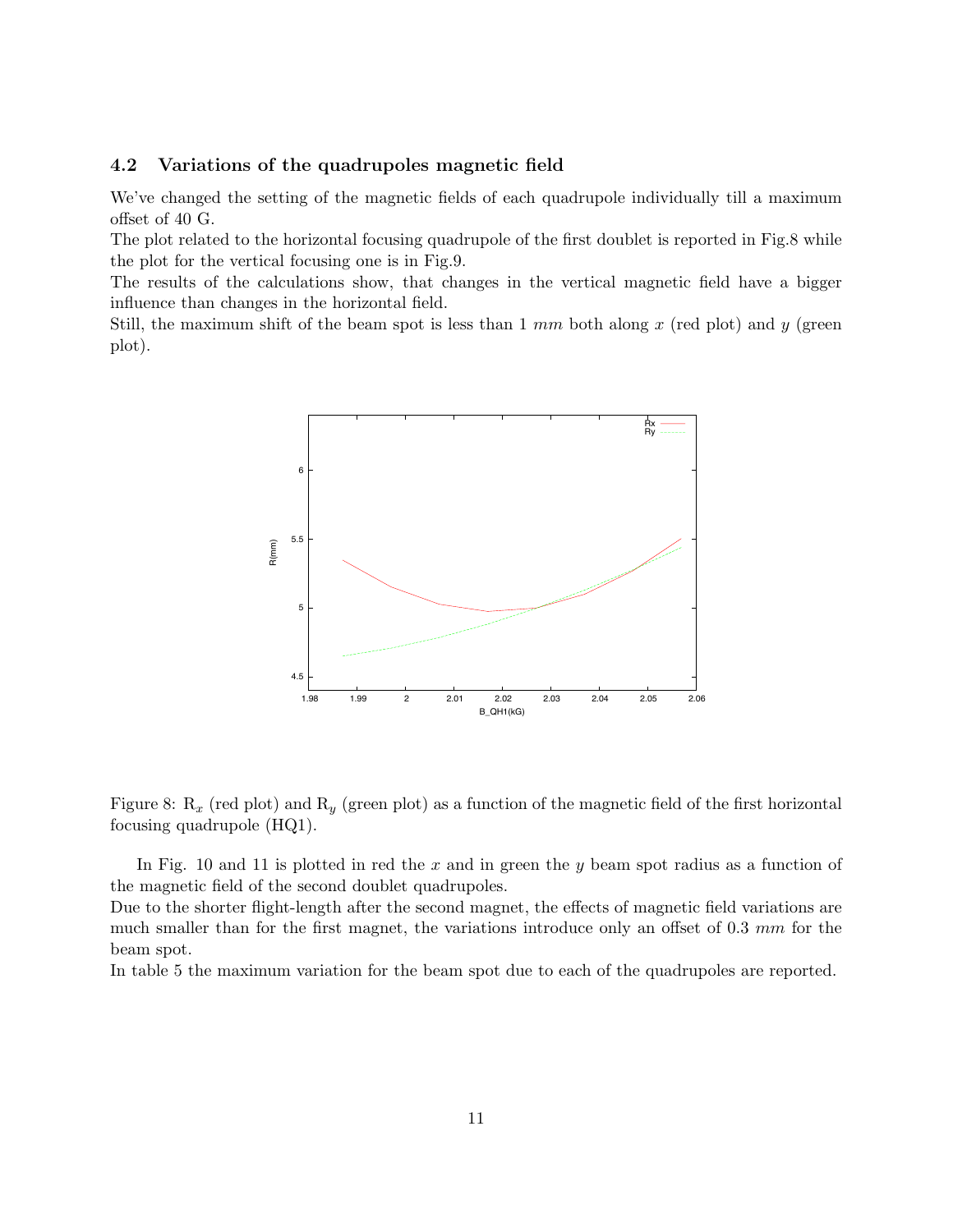

Figure 9:  $R_x$  (red) and  $R_y$  (green) as a function of the magnetic field of the first vertical focusing quadrupole (VQ2).

| Quadrupole $\Delta R_x$ (mm) |      | $\Delta R_y$ (mm) |
|------------------------------|------|-------------------|
| HQ1                          | 0.51 | 0.44              |
| VQ2                          | 0.13 | 1.37              |
| HQ3                          | 0.26 | 0.18              |
| VO4                          | 0.15 | 0.12              |

Table 5: Maximum radius variation along  $x$  and  $y$  of the beam spot on target of 10  $mm$  at the maximum offset of the magnetic field of the four quadrupole.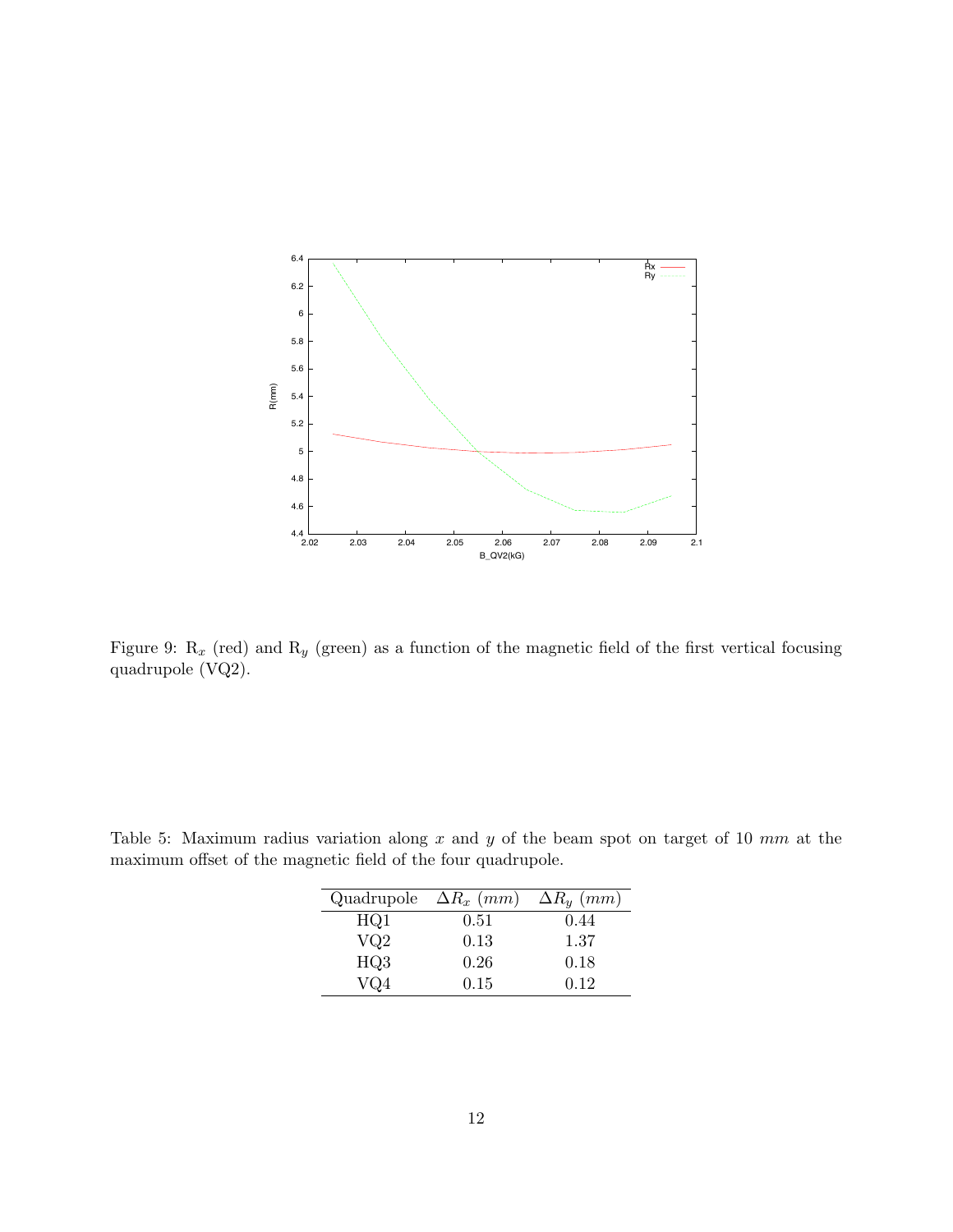

Figure 10:  $R_x$  (red plot) and  $R_y$  (green plot) as a function of the magnetic field of the second horizontal focusing quadrupole (HQ3).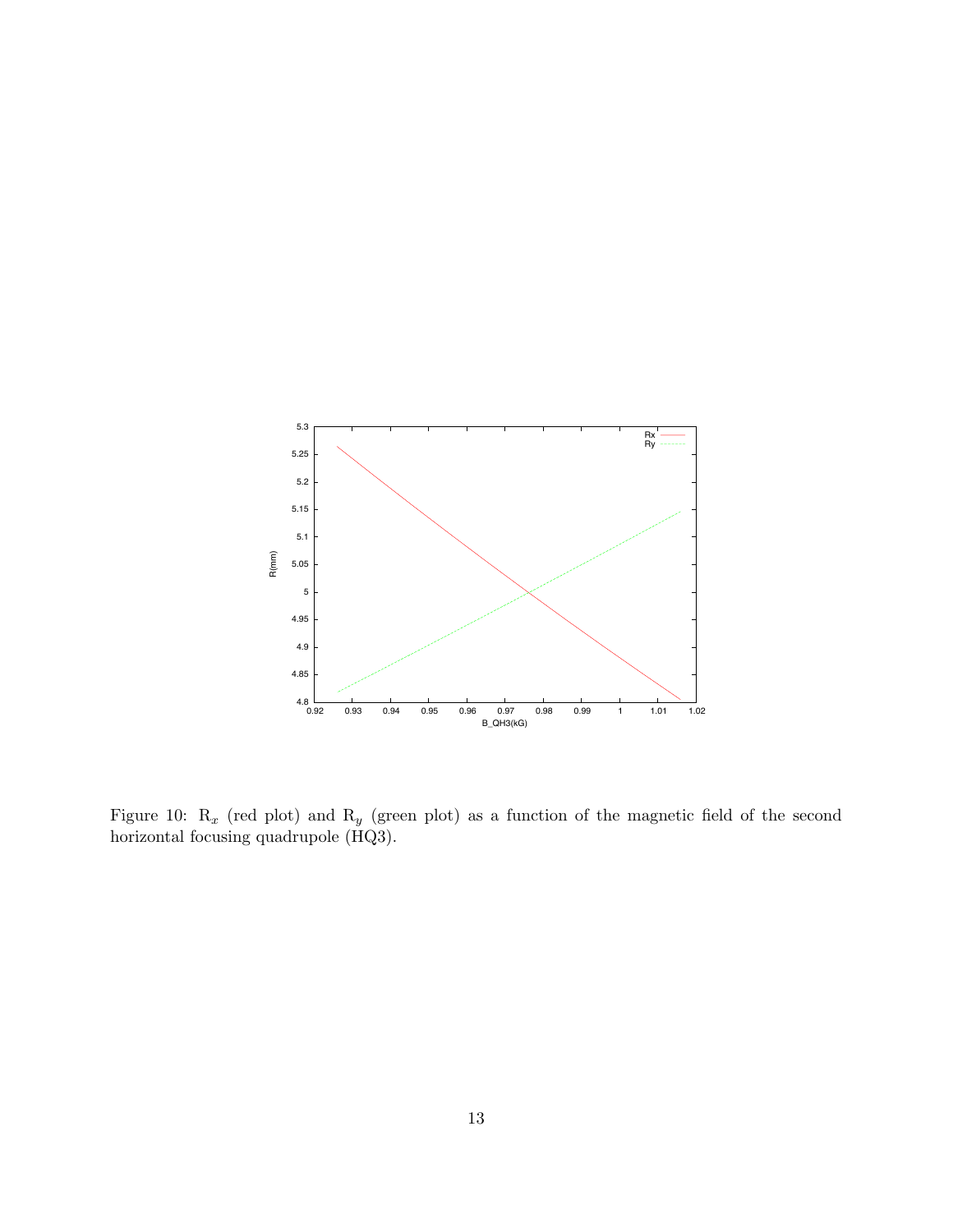

Figure 11:  $R_x$  (red plot) and  $R_y$  (green plot) as a function of the magnetic field of the second vertical focusing quadrupole (VQ4).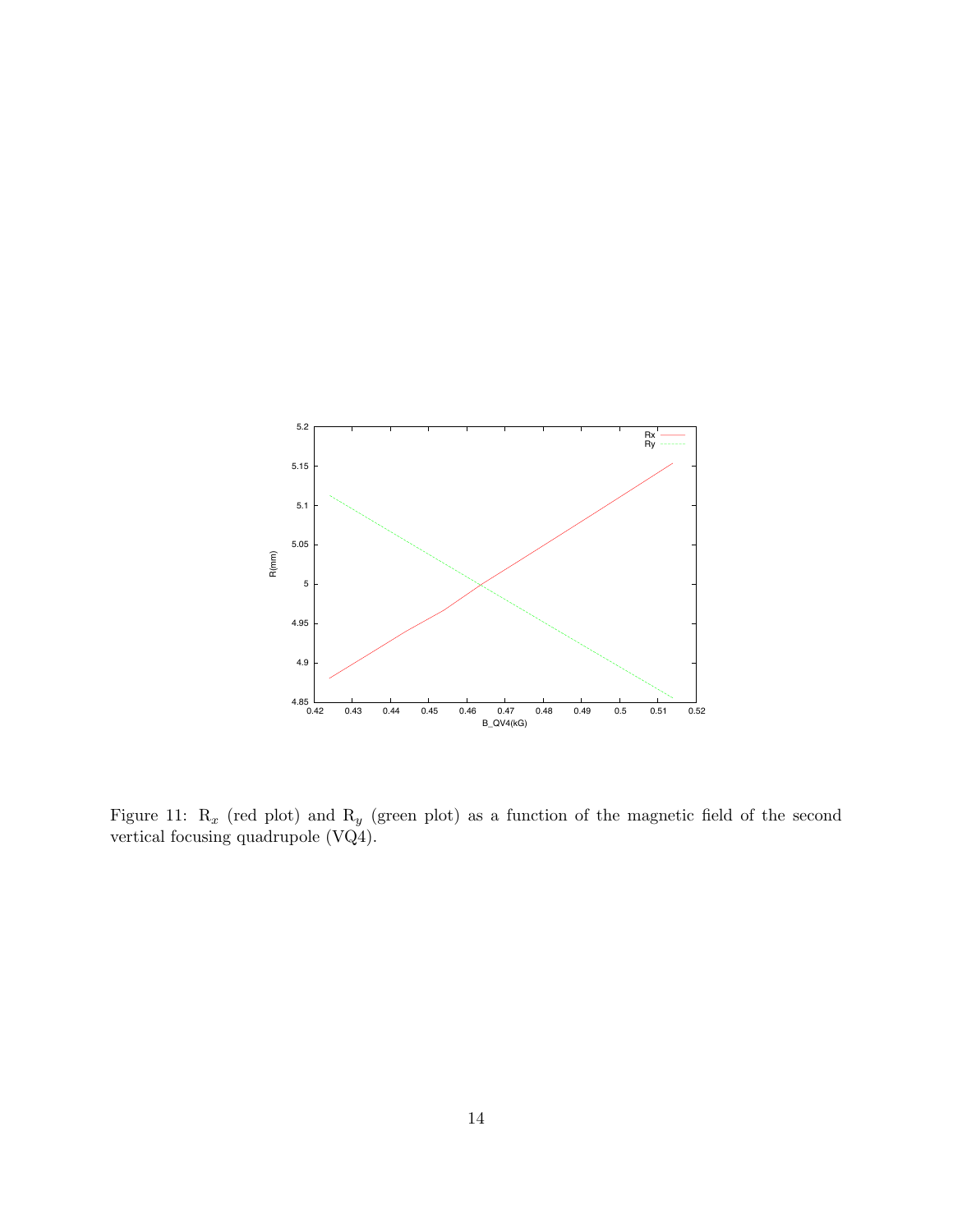#### 4.3 Variation of the emittance

To crosscheck the effects of the initial emittance, which is given only as an approximation by IBA, we investigated how changing the emittance parameters affects the beam spot at the target.

In Fig.12 we have plotted the dependence of  $R_x$  from the initial  $\sigma_{11}$  value and in Fig.13 from the initial  $\sigma_{22}$  value, while in Fig.14 is reported the dependence of  $R_x$  from the initial  $\sigma_{33}$  value and in Fig.15 from the initial  $\sigma_{44}$  value.

If the real emittance of our cyclotron is smaller than the IBA 30/30, we will have a smaller beam spot finally.



Figure 12: x radius of the spot beam at the target as a function of  $\sigma_{11}$  (x).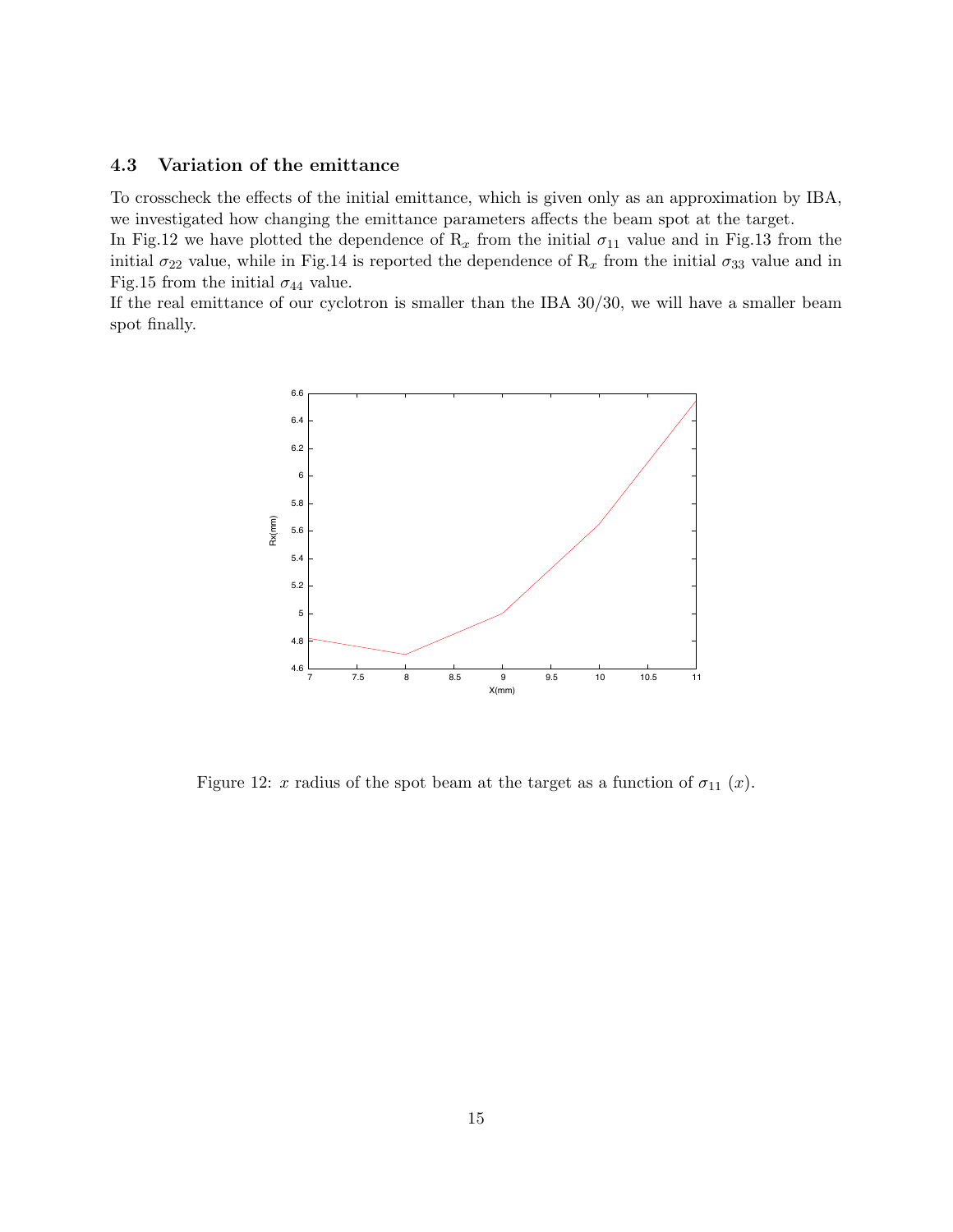

Figure 13: x radius of the spot beam at the target as a function of  $\sigma_{22}$  (x').



Figure 14: y radius of the spot beam at the target as a function of  $\sigma_{33}$  (y).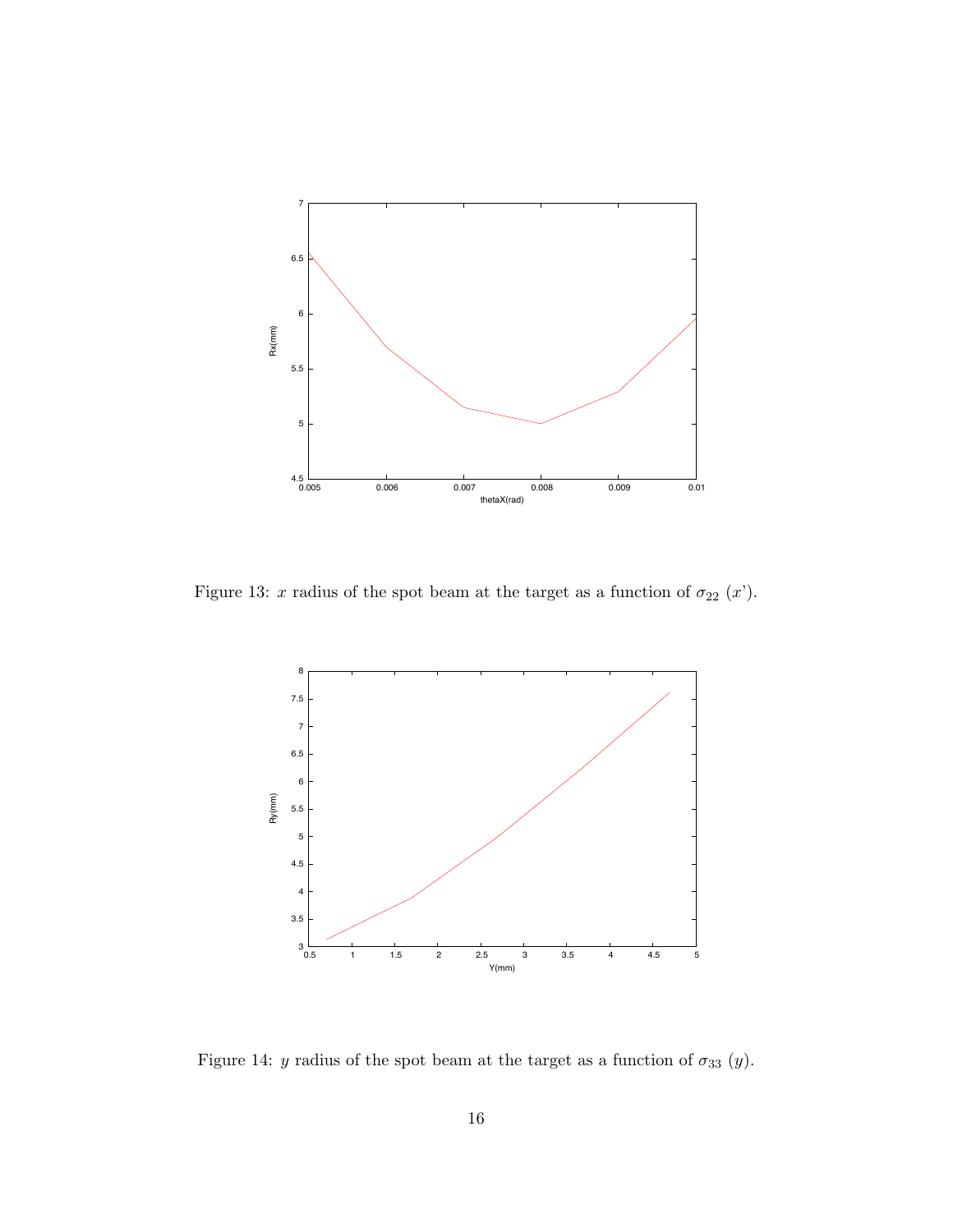

Figure 15:  $y$  radius of the spot beam at the target as a function of  $\sigma_{44}$  ( $y'$ ).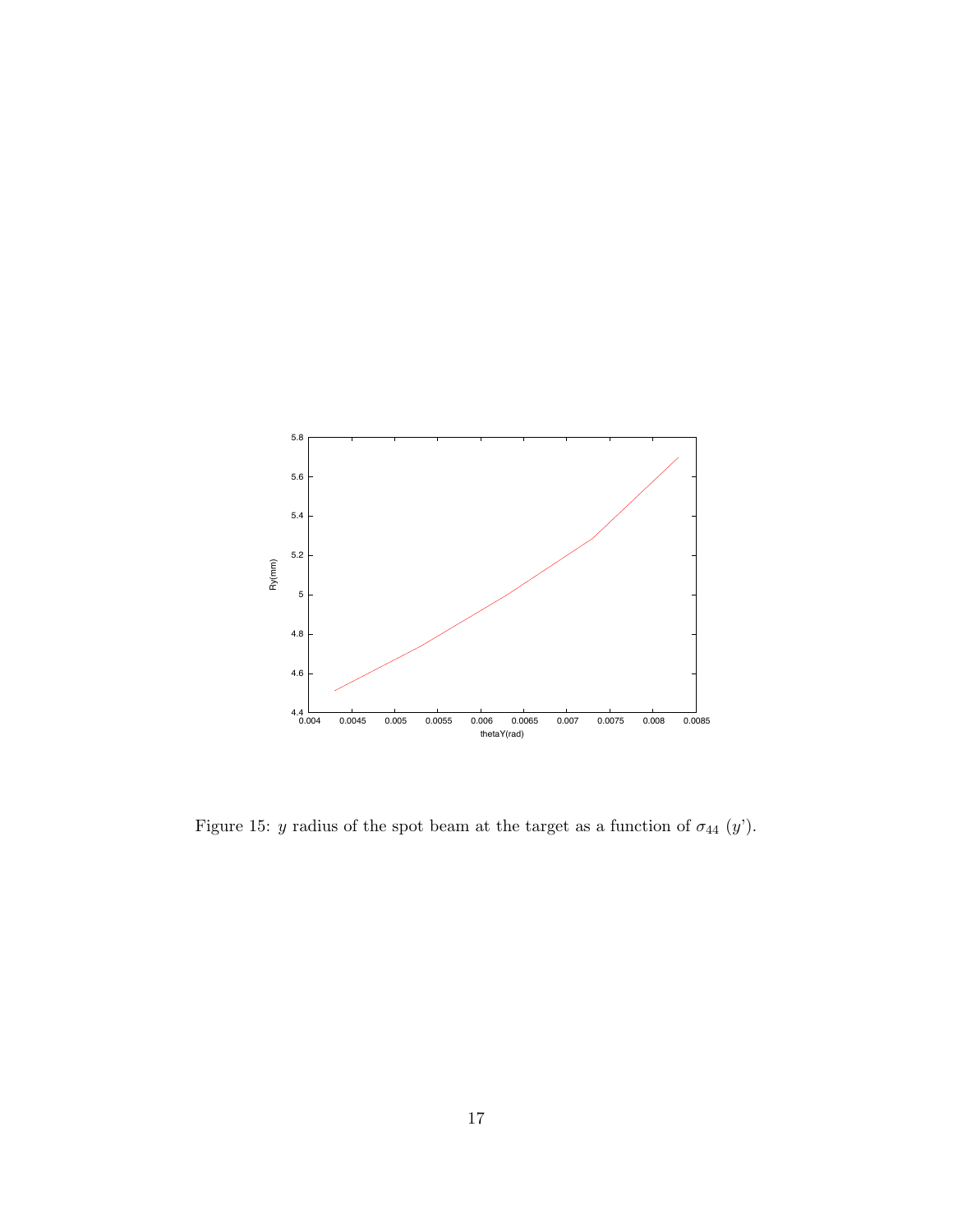#### 4.4 Simulation of an initial misalignment of the beam

An inaccurate positioning of carbon foil stripper can lead to a shift of the beam in the horizontal plane and consequently to a loss of part of the beam.



Figure 16: Extraction through carbon foil stripper.

The program allows the simulation of this effect through the 'Beam Perturbation' element introduced just after the beam source.

This element permits to reproduce a shift of the beam on  $x$  and also a divergence of the envelope. In Fig.17 is shown the fraction of beam hitting the target as function of the beam shift along  $x$ ; when the deviation become more then 6 mm most of the beam is lost.

While in Fig.18 is shown the decreasing of the incident beam on the target when a perturbation defocuses the beam in the  $x$  direction just after the source.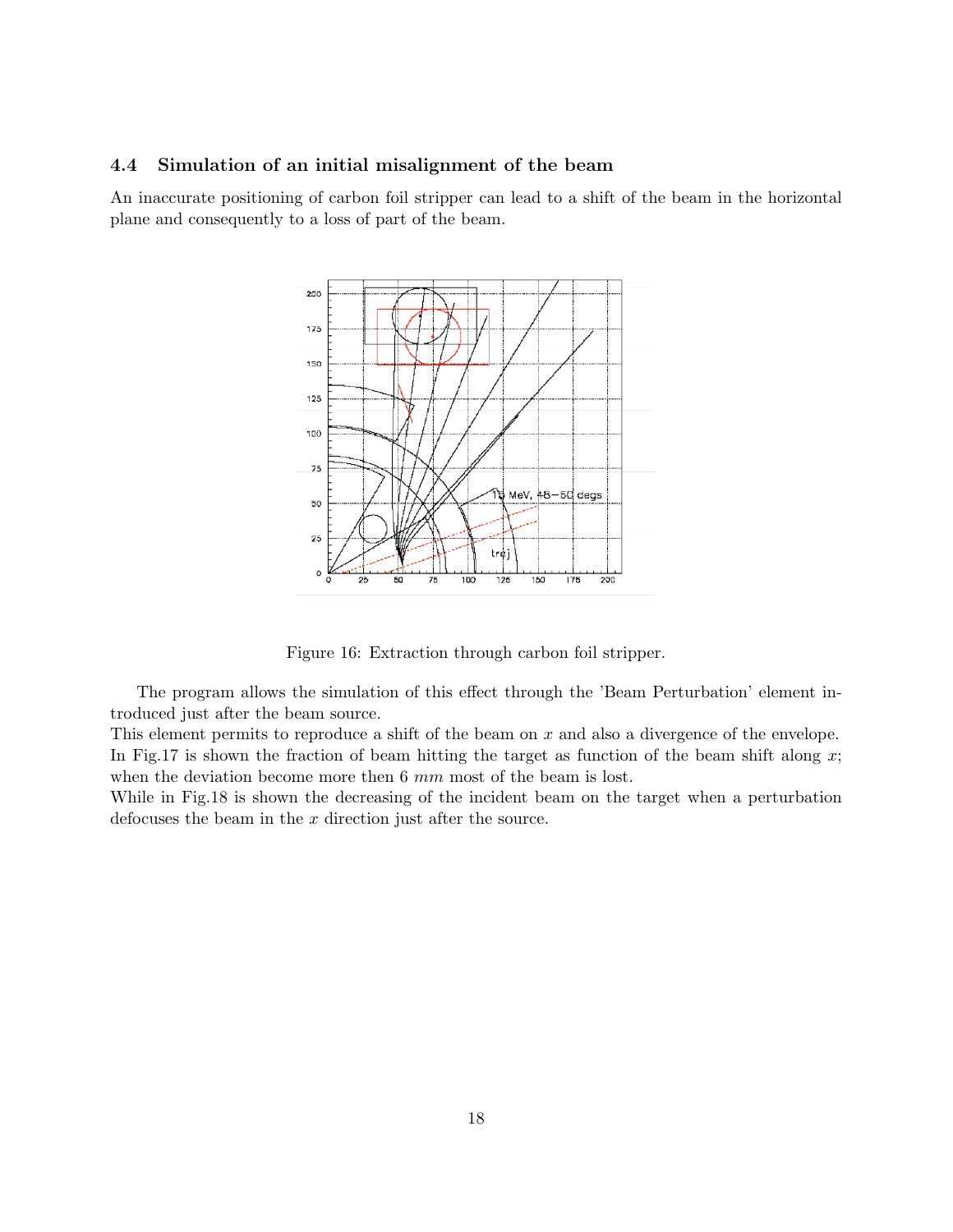

Figure 17: Incident beam behavior at the variation of the  $x$  shift.



Figure 18: Incident beam behavior at the variation of  $x'$  parameter (introduction of a defocusing effect along  $x$ ).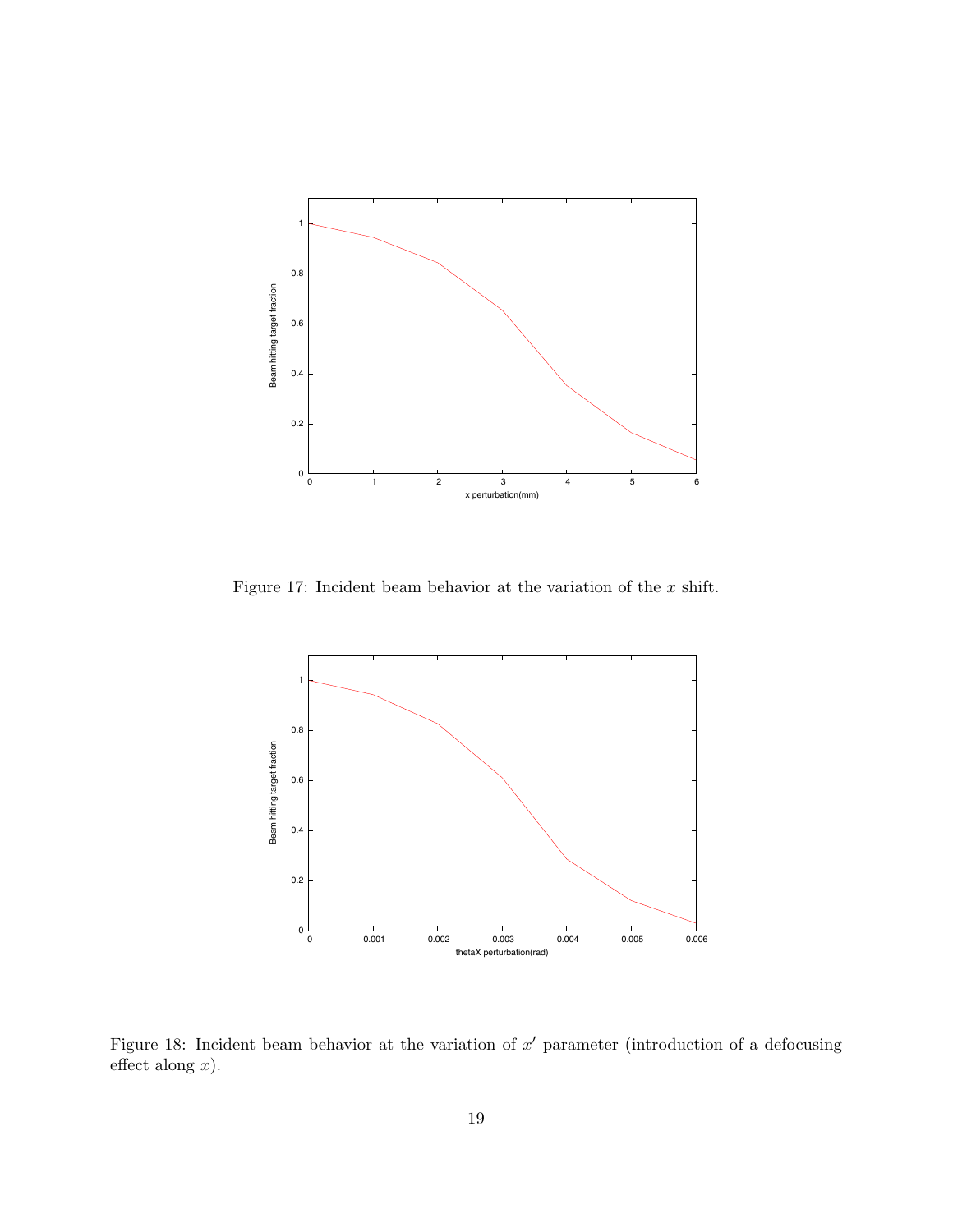#### 4.5 Low currents

The C18/18 cyclotron is guaranteed for a minimum current of 10  $\mu$ A up to a maximum current of 150  $\mu$ A.

We're interested to reduce the current to approximately 1 nA for detector testing and radiobiology studies.

To decrease the current along the simulated beam line two collimator with square apertures and 2 cm length have been introduced; the first collimator (collimator 1 or also called before drum collimator) is settled 678 mm before the first quadrupole doublet and the second (collimator 2) is at the end of the line just before the target.

In Fig.19 is plotted the decreasing of particles hitting the target when just the collimator 1 is introduce along the beam line (red plot) and then when there is only the collimator 2 at the target (green plot).

In Fig.20, the effect of both collimators is shown by varying the opening gap of collimator 1 (one color line for each aperture size); the final beam current is shown in dependance of the opening gap of collimator 2; from these in evident that to reduce the current by  $\frac{1}{1000}$  both the collimator must have an aperture size of 1 mm.

Variations of the size of the collimator, from 2  $cm$  up to 10  $cm$  show no changes in the final beam current.

From these simulation seems that the fraction of beam hitting the target depends only on aperture size of the collimators.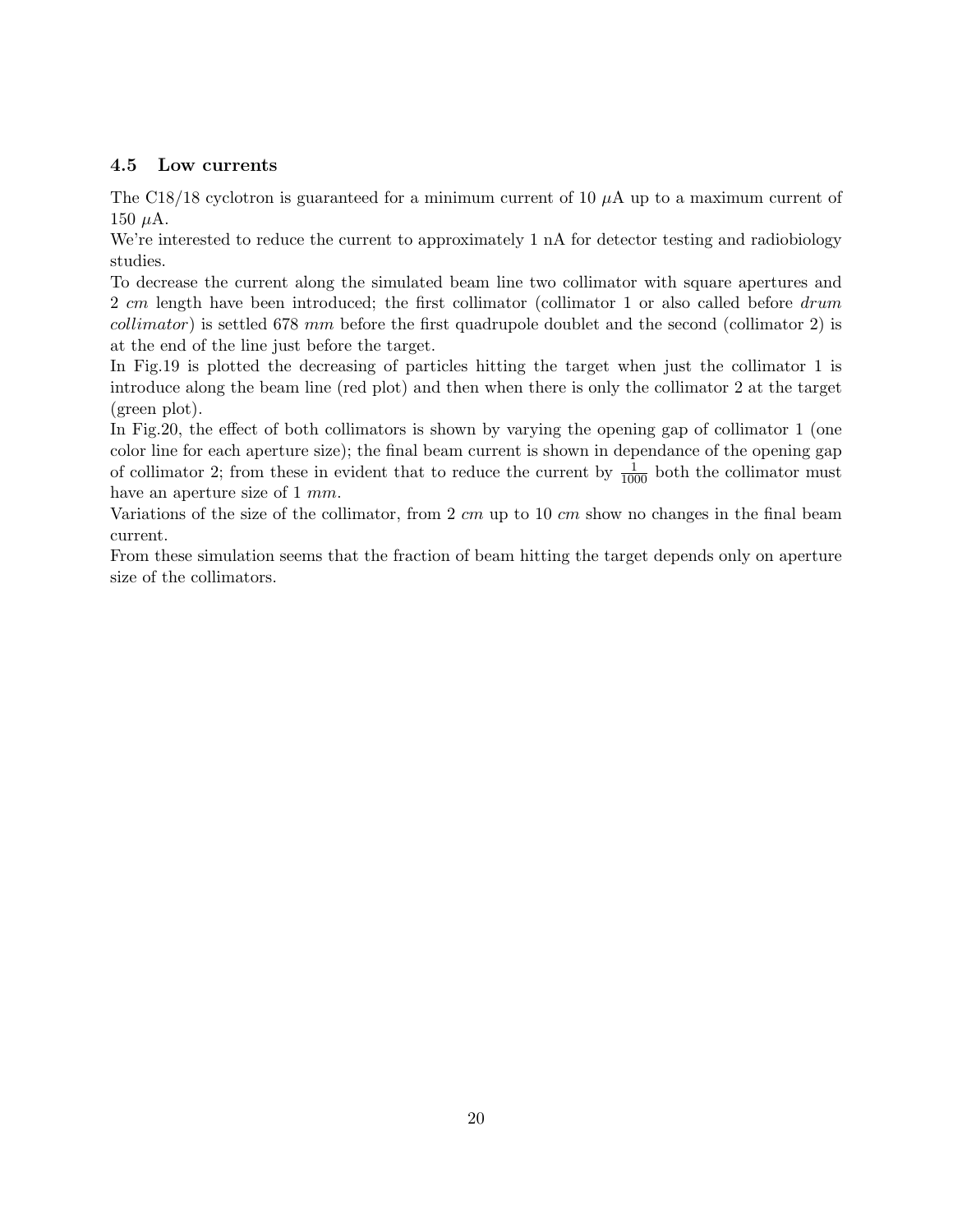

Figure 19: Fraction of beam hitting the target as function of aperture size of collimator 1 (at the target) in red and of aperture size of collimator 2 (drum collimator) in green.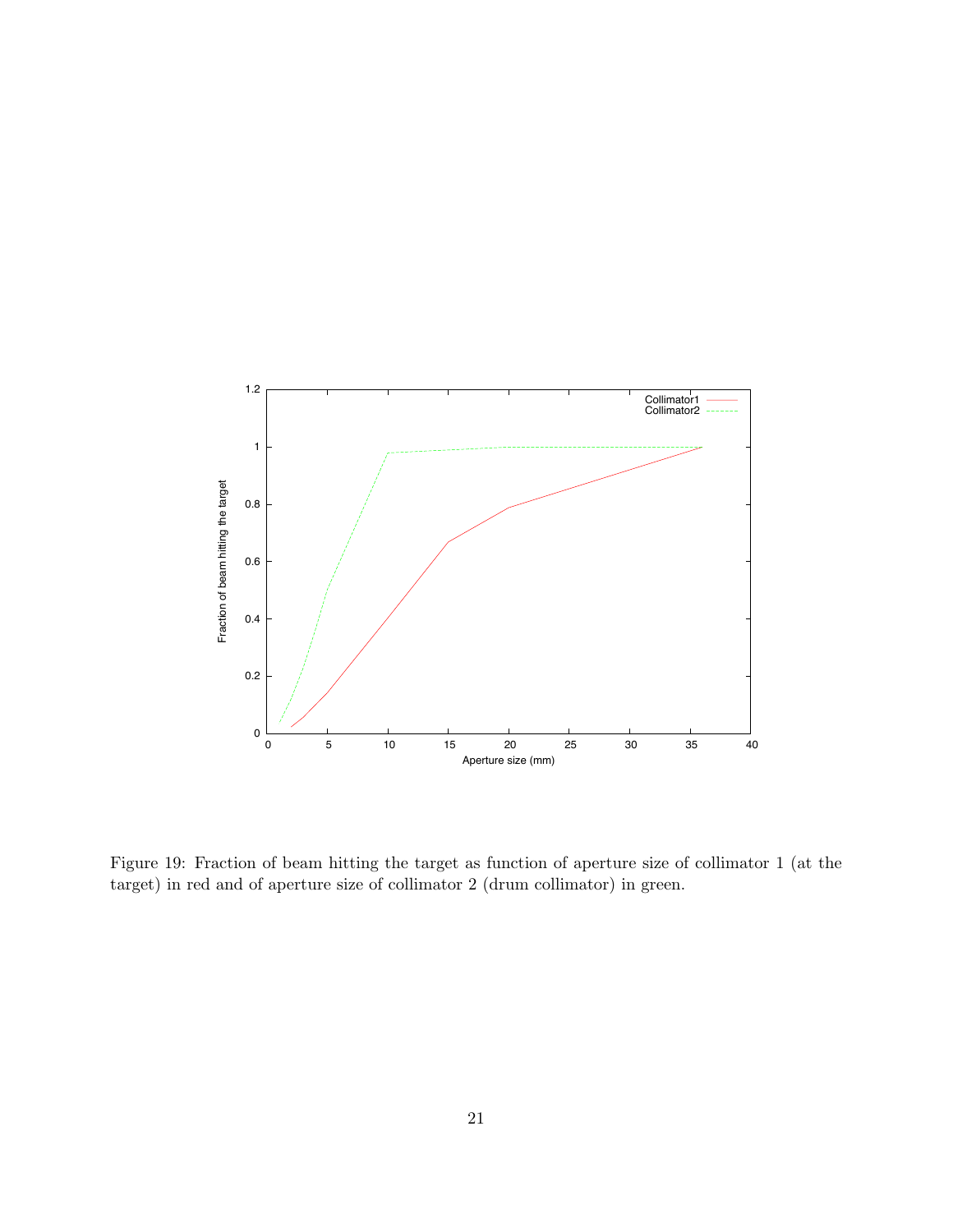

Figure 20: Fraction of beam hitting the target as function of aperture size of collimator 2 when the collimator 1 has an aperture size of 5  $mm$  (red), 3  $mm$  (green), 2  $mm$  (blue) and 1  $mm$  (pink).